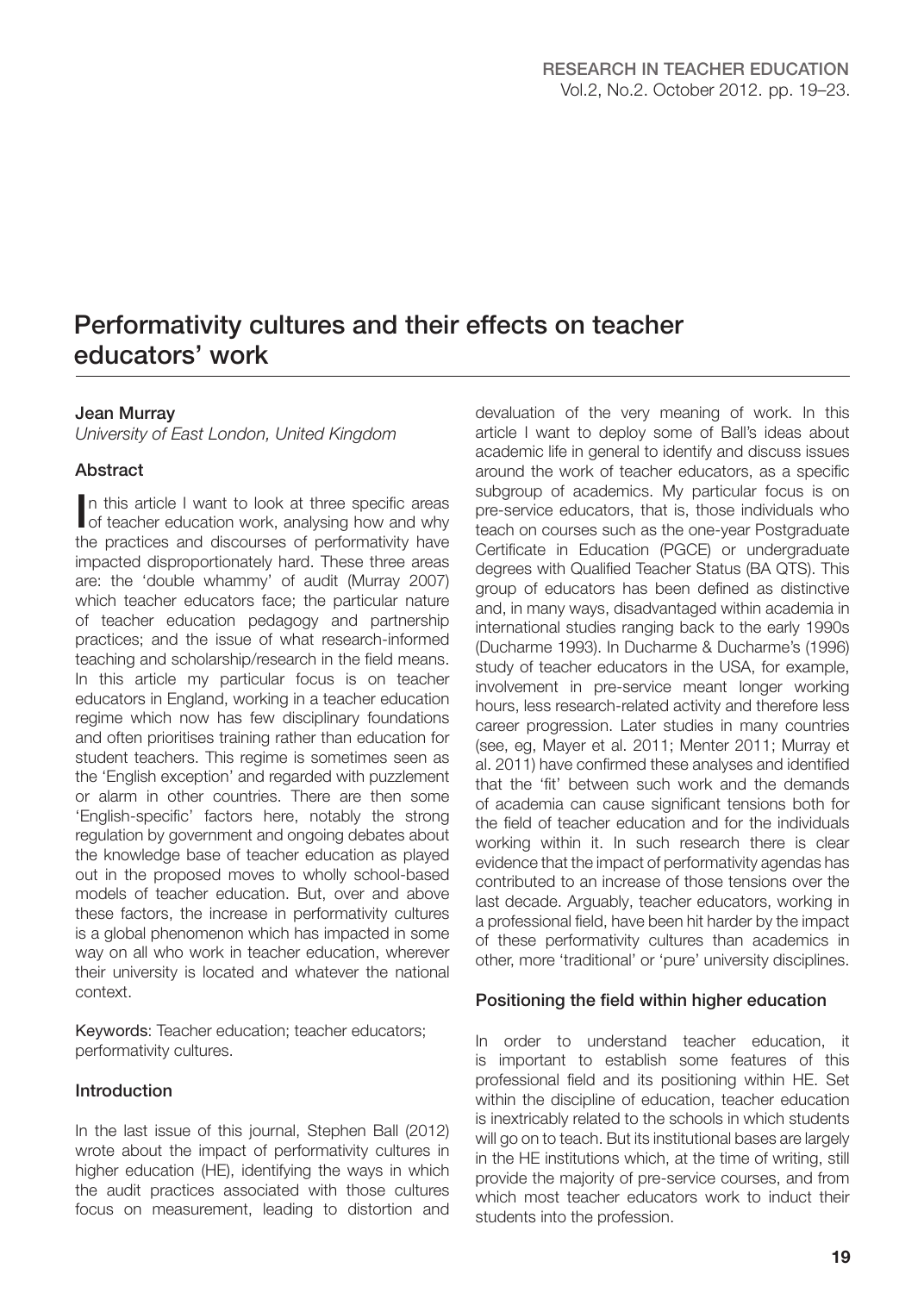In conceptualising teacher education as suspended between the worlds of school and higher education, Alexander et al. (1984: xv) comment that:

'One [schooling] provides its raison d'etre and the occupational imperatives to which it is bound to respond, and the other [higher education] the framework within which such responses must be located, and which has its own cultural and academic imperatives.'

This fundamental dualism in the field has brought with it a series of enduring bifurcations including academic/ professional and theoretical/practical (Maguire 2000). It has also had consequences for academic work patterns since one of the distinctive features of teacher educators is that they work across schooling and HE, at the interface of practices influenced by the Government, their universities, schools and teachers' professional bodies. In addition to profound changes in the HE sector over the last decade, teacher educators (and their students) have accommodated seismic shifts in the teaching profession, as the school sector has become a major target in successive government agendas for public sector reform. A factor here is the increased emphasis on what Davies (2003: 91) terms the 'management, surveillance and control' of individuals and professional groups in the cause of 'accountability' to the public. Radical change in both schools and HE has brought into teacher education accountability to both sectors, often involving two different sets of performativity mechanisms and an increase in both external surveillance and selfregulation.

# How have these demands impacted on teacher educators' work?

Regular inspections by the Office for Standards in Education (Ofsted) were from 2008 supported by an annual self-evaluation exercise, involving the completion of a Self-Evaluation Document (SED). Among other aims, this SED purports to be a tool to help providers evaluate the effectiveness of their programmes. Although its submission to the then Training and Development Agency (TDA, now the Teaching Agency) is non-mandatory, it requires institutions to undertake self-evaluation performativity measures in the name of public accountability. In 2011 the University Council for the Education of Teachers expressed concerns about the toll that completion of the SED took on teacher education providers and commissioned a group of academics (McNamara et al. 2011) to undertake research to explore its costs and benefits. All the university respondents to the

survey (n=34) perceived the SED as primarily only a monitoring and accountability tool for the then TDA and Ofsted. The majority spent more than 100 days of staff time preparing the document; few (9% of all respondents) felt that the self-evaluation process had a genuine impact on quality of provision and student learning; and only 25% saw it as a driver for any kind of change in their institutions. In many universities (74%) the SED was not well aligned to HE quality assurance mechanisms, resulting in the 'double whammy' of engagement in two different sets of audit procedures – and a huge amount of additional work for teacher educators.

A different example of how teacher educators are hit disproportionately hard by performativity cultures is found by analysing their pedagogical and partnership practices. Managerialist discourses within HE often draw on technical–rational models of learning to position teaching as a practical and instrumental activity, involving straightforward and depersonalised processes of teacher 'transmission' and student 'acquisition' of clearly defined knowledge and understanding. But, as already indicated, teacher education as a field belongs to what Schon (1987) characterised as the 'swampy lowlands of professional practice', and its knowledge base is therefore the 'endemic uncertainty' of professional knowledge (Furlong 1996: 154). Furthermore, for student teachers induction into the profession during pre-service courses is often perceived as a complex, professionally and emotionally demanding learning process. Small wonder then that many teacher educators see their work in supporting that induction process as also complex. Far from adopting technical–rational models of transmission, teaching as a teacher educator often draws on elaborated pedagogies (Murray 2002), such as modelling and reflective practice. Similarly, there is much 'hidden' and sophisticated practice in teacher educators' support and guidance for student teachers, which is often on an individual basis. These pedagogies and guidance strategies are part of a long tradition of student-centred methods in which teacher educators seek to model, mirror, rehearse and discuss the contested knowledge, professional dilemmas and sophisticated practices to be found in school teaching. But this provision of high-quality, professionally and academically appropriate pedagogies differs from practice in other areas of university teaching, is timeintensive and cannot easily be measured. This means that, sadly, such pedagogies can be questioned and devalued within the university, with often inadequate time allocated to them on official workload models. In effect then, performativity practices make much of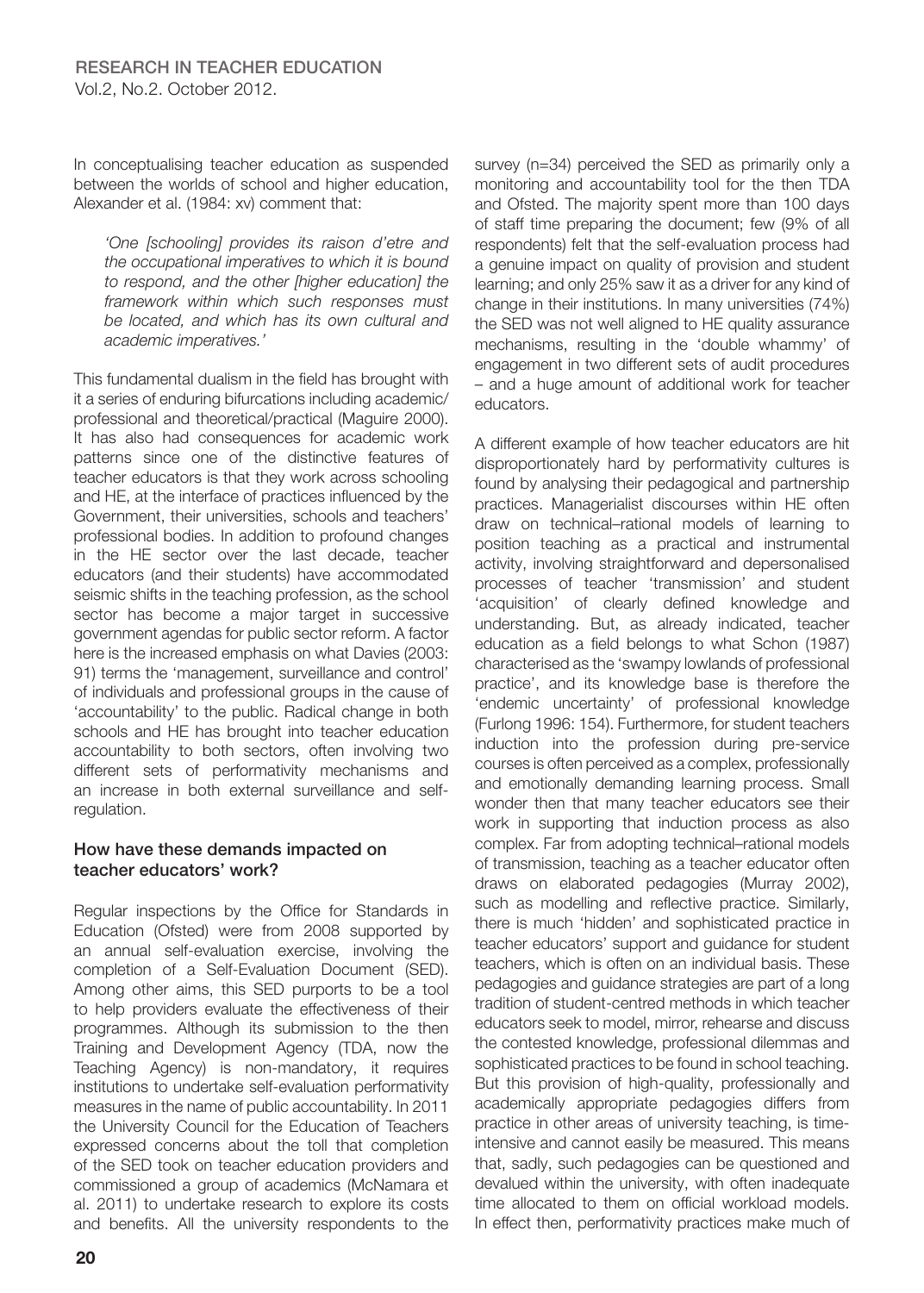teacher educators' pedagogical and pastoral work invisible in audit terms.

Since 1993 all HE pre-service programmes in England have had to be taught in partnership with schools. The demands of such partnership work are also underestimated. Moving between schools and university as the sites of teacher education in itself places pressure on educators' time, but the workmodelling systems in place at some universities may not even record time for essential travel between partnership sites. All teacher educators working in schools necessarily adopt a 'pedagogy of guidance' (Guile and Lucas 1999: 212) with their partnership schools, undertaking activities such as mentor training, joint planning and evaluating, and moderating mentors' assessments of students. This is timeintensive work. Most importantly, developing and maintaining these kinds of partnerships is demanding in terms of professional skills and energies, not least because seemingly simple structures need to be underpinned by high levels of trust, and shared values and practices. These things inevitably take time and effort to establish and maintain. In a recent study of teacher educators' work, for example, Ellis et al. (2011) found that considerable amounts of teacher educators' time are spent on 'relationship maintenance' across partnerships. Needless to say, very little of this time has 'immediate measurable performative value' (Ball 2012: 30) and hence it may be close to invisible to those outside the day-to-day practices of teacher education.

Halsey (1992) in his seminal study of academics defined engagement in research and scholarship as one of the three core elements of academic work, alongside teaching and service. And certainly the provision of research-informed teacher education within universities is a shibboleth for many in the HE sector. Yet while scholarship and, where possible, sustained research engagement are an integral part of teacher educators' work, many individuals see themselves as struggling to be involved in those activities. This is sometimes attributed by the educators themselves solely to heavy and time-intensive workloads – and undeniably, that is an important factor. But a further issue is that many individuals are late entrants to academia, usually entering HE before completing doctorates and without established research profiles. They therefore undergo their research apprenticeship alongside the intensity of their teacher education work.

Performativity agendas around the repeated research exercises (the Research Assessment Exercise 1986–2008; the Research Excellence Framework

2014) have certainly affected individual teacher educators and their engagement in research. The audit pressures involved in these exercises over the last 20 years have led to the perceived devaluation of some teacher education research 'outputs' including practitioner action research, curriculum materials, textbooks written for teachers and publications in professional journals. The quinquennial exercises lead to the tendency, in some universities at least, to explicit or tacit assumptions that if research cannot be counted in the national audit then it is not worthy or valuable. But, needless to say, the audit counts only limited models of research engagement and overlooks the importance for many teacher educators of their research and scholarship making a contribution to their own teaching and to schools and teachers. In a field where the knowledge base for teaching and teacher education is increasingly seen as consisting only of recently acquired craft knowledge, this limitation of what 'counts' as research is far from helpful. It devalues the principle of all university teaching being research-informed and adds to historical uncertainties about the place of research in the field.

Performativity cultures have then had two major effects on teacher educators and their work. Firstly, they have resulted in an increased workload through the – often non-negotiable – participation of teacher educators in government audit procedures and inspection regimes. Lack of engagement and compliance here is not a viable option given the (very) high stakes of inspection and associated monitoring regimes for ensuring that all students meet the standards implemented through pre-service programmes. As noted above, teacher educators' engagement in these audit procedures is in addition to the quality assurance procedures used in universities. These dual-layered accountability mechanisms often threaten to bring different aspects of teacher education work into conflict with one another. The second effect, perhaps more serious, is that performativity regimes have rendered much of teacher education work, particularly established teaching and partnership practices and modes of engagement in scholarship and research, invisible in audit terms. It therefore becomes increasingly difficult for those outside the field to 'see' much of the work and to understand the high levels of expertise to be found in teacher educators' knowledge bases and pedagogical skills.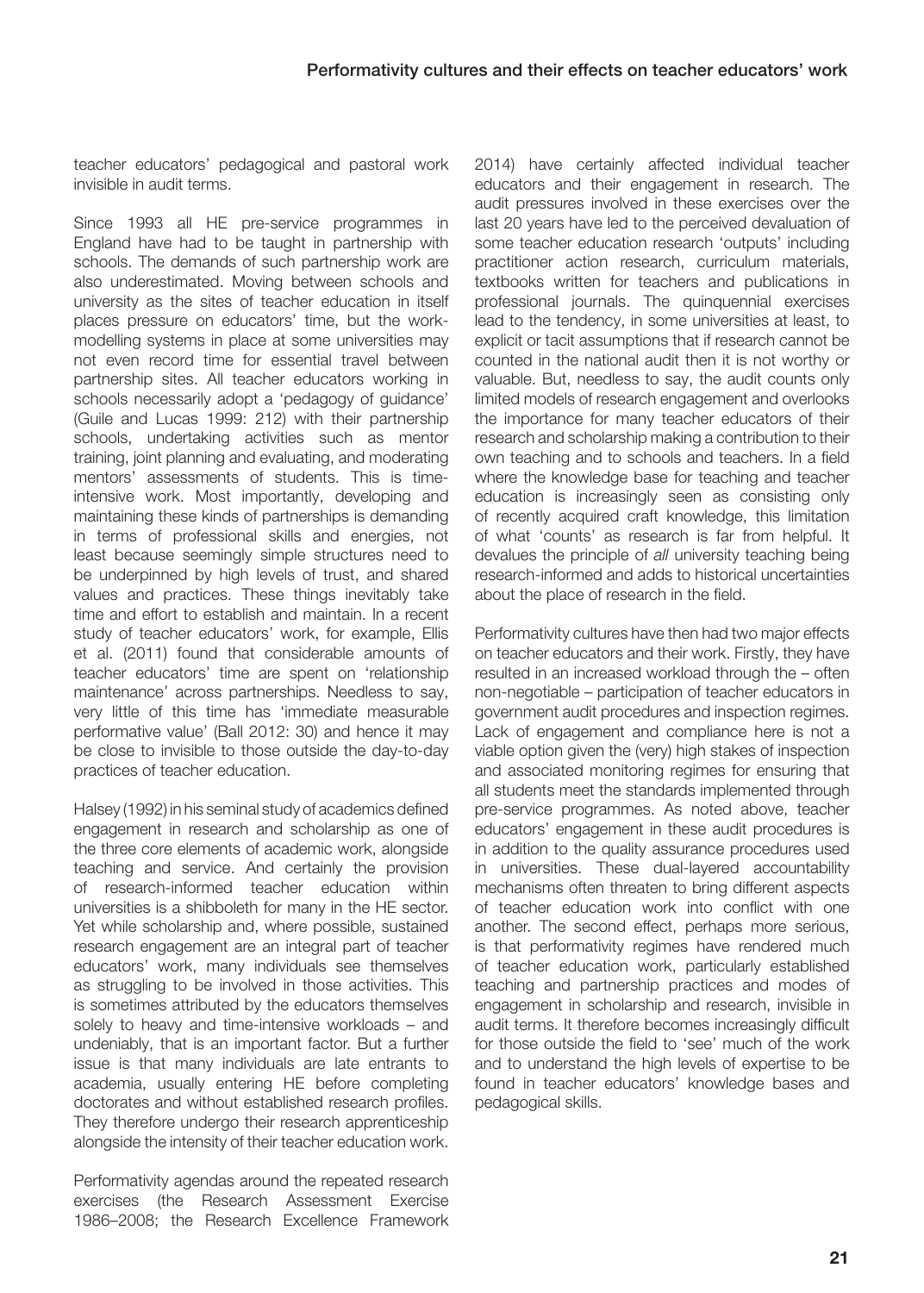#### Stephen Ball (2012:30) notes that

'the first-order effect of performativity is to reorient pedagogical and scholarly activities towards those which are likely to have a positive impact on measurable performance outcomes and are a deflection of attention away from aspects of social, emotional or moral development that have no immediate measurable performative value'.

Dean (1999: 18) also states that the ways in which professional knowledge is generated are contingent. at least in part, on the 'organised practices through which we are governed and through which we govern ourselves'. Consequently, these 'regimes of calculation' (Dean, ibid.) and compliance, which proffer new and differing types of knowledge and expertise, may be seen as increasing their claims of authority over established professional practices and conduct in teacher education. In many ways, then, all of us in teacher education are involved in our own selfregulation, effectively becoming 'the auditor within' in ways which transmute our professional knowledge and our practices.

It would be naïve to deny these profound and often negative effects of performativity regimes in changing the nature of work in teacher education, but recent research also shows some interesting forms of what might be termed 'resistance' to the tyranny of those measurable performance outcomes. The results of the A3TE study (Murray et al. 2011), for example, show teacher educators in England continuing to engage in traditional and elaborated forms of pedagogy and pastoral support, focusing that labour-intensive and often acknowledged work around their personal missions to produce good teachers for the benefit of the school system. Similarly, many continue to focus their scholarship around their teaching and the needs of their students in school teaching rather than engaging fully in the research productivity 'games' associated with the national research exercise and its required outputs. In these ways the teacher educators in our study maintain their commitment to modes of work which focus on the social, emotional and moral development of student teachers. The broader literature on teacher educators (see, eg, Harrison & McKeon 2008; Boyd & Harris 2010) confirm that this continuing commitment to students as learners and to the future good of the field is not unique to the teacher educators in this study. Those modes of teaching may be largely invisible in audit terms, but their survival indicates that many in teacher education may not have not experienced a wholesale 'loss of a sense of meaning in what we do and of what is important in what we do' (Ball 2012: 30).

## Conclusion

My analysis here may well have resonance for those working in the beleaguered field of teacher education. I would strongly suspect there are many teacher educators in England who do still find meaning and importance in their established practices in teaching, partnership and research, despite the cumulative effects of performativity regimes on their lives. If so, then the work of those educators is in many, many ways to be commended. However, we should also ask about the costs to individual well-being, resilience and career development when individuals are engaged in intensive yet often unacknowledged work which does not fit the quantified models found in many university performance indicators. And we should be posing some serious questions about what the invisibility of teacher educator practices, within the audit cultures of HE and schooling, might mean for the longer-term development and survival of pre-service teacher education in the university sector.

## **References**

Acker, S. (1996) Becoming a teacher educator: voices of women academics in Canadian faculties of education. Teaching and Teacher Education, 13(1), 390–415.

Alexander, R.J. (1984). Innovation, Continuity in the Initial Teacher Education Curriculum. In R.J. Alexander, M. Craft, & J. Lynch (Eds.) Change in Teacher Education. Eastbourne: Holt, Rinehart and Winston.

Ball, S. (2012) The making of a neoliberal academic. Research in Secondary Education 2(1): 29-31.

Boyd, P. and Harris, K. (2010) Becoming a university lecturer in teacher education: expert school teachers reconstructing their pedagogy and identity. Professional Development in Education 36 (1-2), 9-24.

Davies, B. (2003) Death to critique and dissent? The policies and practices of new managerialism and of 'evidence-based practice'. Gender and Education, 15, 91–103.

Dean, M. (1999). Governmentality: Power and Rule in Modern Society. London: Sage

Ducharme, E. 1993. The lives of teacher educators. New York: Teachers College Press.

Ducharme, E., and R. Agne. 1989. Professors of education: Uneasy residents of academe. In The professors of teaching eds. R. Wisniewski and E. Ducharme. Albany: State University of New York Press.

Ellis, V., McNicholl, J. & McNally, J. (2011) The Work of Teacher Education: final research report. Bristol: ESCalate (www. http://escalate.ac.uk/downloads/8020.pdf. Accessed 17th August 2012).